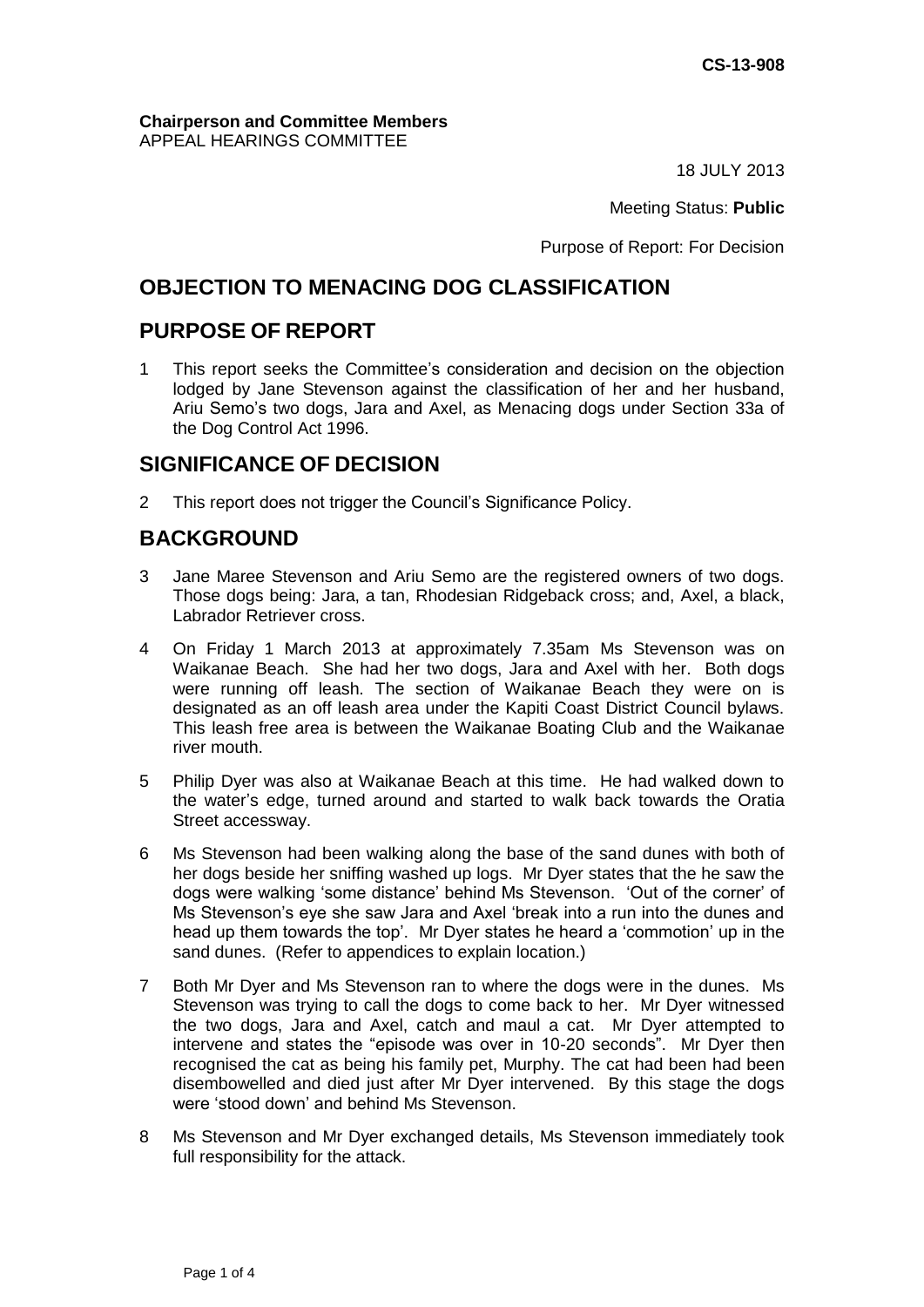- 9 Ms Stevenson phoned the Council's Animal Control staff later that morning to report and discuss what had happened that morning on Waikanae Beach. Ms Stevenson and Mr Semo visited the Dyer residence on Saturday 2 March 2013 with the offer of a gift in recognition of their remorse.
- 10 Ms Stevenson had initially considered having Jara euthanized. At the time of the incident she had seen Jara 'with something in his mouth'. Ms Stevenson states 'he was shaking something in a sideways motion. I then saw it was a cat'. It appears that Ms Stevenson saw Jara as more of a threat/ instigator leading Axel on to chase and fatally attack the cat. Ms Stevenson later chose not to euthanize her dog, instead opting to be more careful in future with control of Jara in particular.
- 11 After reviewing the officer's report of the incident, on 30 April 2013 Animal Control Officers classified both Jara and Axel as Menacing under section 33A of the Act and issued infringement notices for failure to keep a dog under control.
- 12 Section 33A(1)(b) of the Act states a Territorial Authority may classify a dog as menacing if they consider the dog may pose a threat to any person, stock, poultry, domestic animal, or protected wildlife because of (i) any observed behaviour of the dog.
- 13 The effect of a menacing classification is that a dog owner must ensure their dog is muzzled when in a public place. A menacing dog must also be microchipped and desexed.
- 14 On 14 May 2013 the Council received a formal written objection from Jane Stevenson on behalf of herself and Ariu Semo. Ms Stevenson is objecting to the Menacing Classification of both Jara and Axel. The objection letter is attached as Appendix One.
- 15 A letter from Gault Mitchell Law, acting for Bridget Ryley and Philip Dyer, owners of the cat, is attached at Appendix 2.

# **CONSIDERATIONS**

## Considering the Objection

16 Section 33b of the Act states that, when considering the objection the committee may uphold or rescind the classification, and in making its determination must have regard to:

*(a)the evidence which formed the basis for the classification; and*

*(b) any steps taken by the owner to prevent any threat to the safety of persons and animals; and*

*c) the matters relied on in support of the objection; and*

- *(d) any other matters.*
- 17 The following paragraphs provide information relevant to Section 33b of the Act for the Committee's consideration:
	- *(a) the evidence which formed the basis for the classification*

Jane Stevenson and Ariu Semo's dogs, namely Jara and Axel were classified Menacing due to an incident where the two dogs attacked and killed a domestic cat in a public place.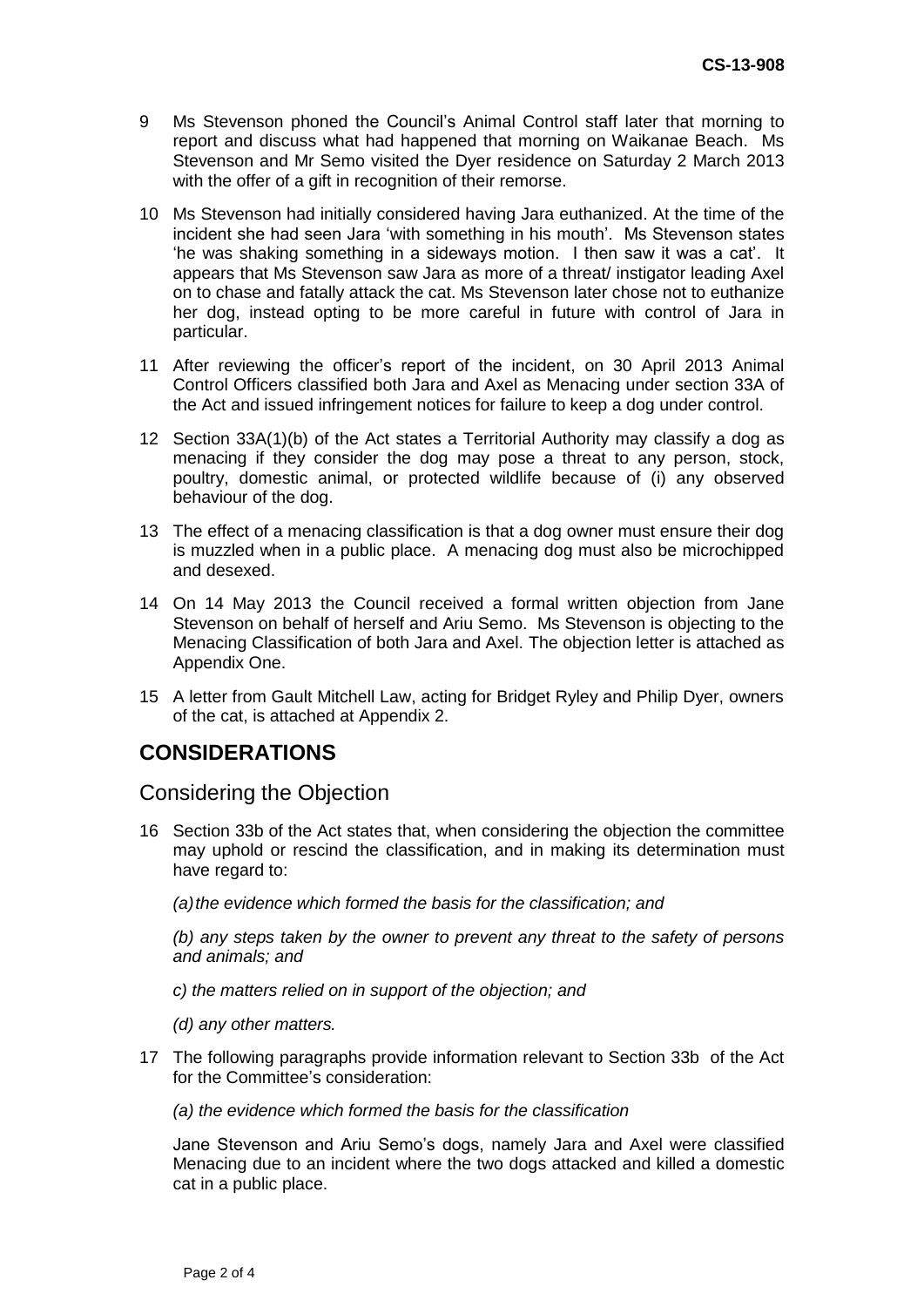*(b) any steps taken by the owner to prevent any threat to the safety of persons or animals; and*

Ms Stevenson and Mr Semo have altered the morning exercise routine for Jara and Axel. 'Both dogs are now on lead both on the street part of the walk and on the beach walk either north or south, and are only off lead at the far end of the beach between the river and the sea, away from any sand dunes and always in full sight'. They have also 'purchased a muzzle for Jara to use in any circumstances where he may consider himself in a hunting mode'.

*c) the matters relied on in support of the objection;* 

A summary of Ms Stevenson's and Mr Semo's record of dog ownership in the Kāpiti Coast district follows:

- 2008 Transferred from Hutt City to Kapiti
- 2009 January: two threatening complaints one week apart
- 2010 Dog lost report

File notes in relation to deceased dog and newly adopted dog

Wandering complaint

Threatening complaint

2013 March: dog attack complaint (the incident described in this report)

Notes with regard to classifications and infringements imposed as a consequence.

May: threatening complaint lodged with regard to both dogs and inadequate fencing of the home address.

18 On the basis of the facts of the incident and the information presented in this report, it is recommended the menacing classification be upheld for both dogs.

#### Financial Considerations

19 There are no financial considerations.

### Legal Considerations

20 Section 33 of the Act states that:

*33a Territorial Authority may classify a dog as menacing*

- *(1) This section applies to a dog that –*
	- *a) has not been classified as a dangerous dog under Section31; but*

*b) A territorial authority considers may pose a threat to any person, stock, poultry, domestic animal or protected wildlife because of ---*

*(i) any observed or reported behaviour of that dog; or*

*(ii) any characteristics typically associated with the dogs breed or type*